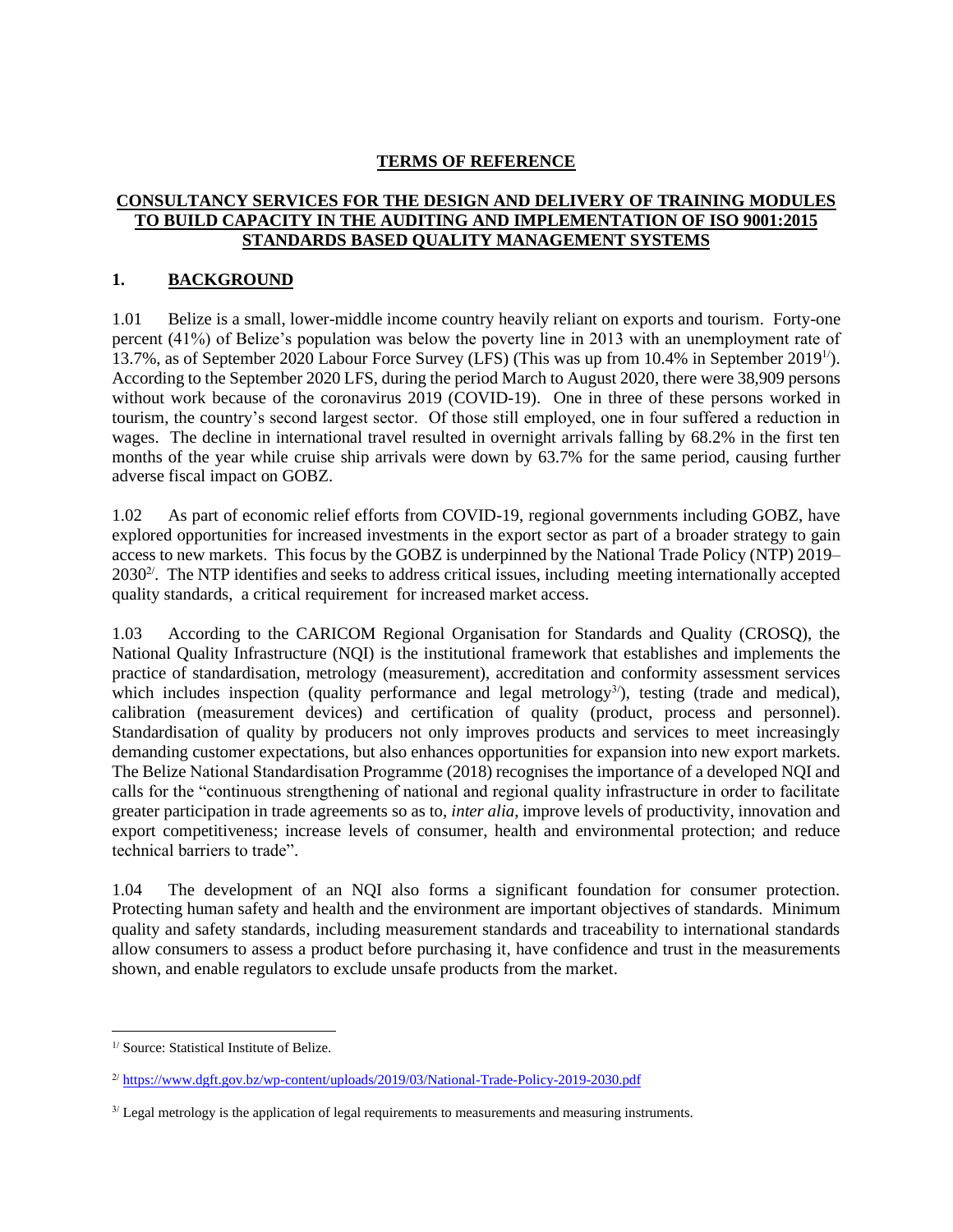1.05 The Belize Bureau of Standards (BBS) is a Government department under the Ministry of Agriculture, Food Security and Enterprise. BBS is recognised under the Standards Act, Chapter 295 and 295s of the Revised Laws of Belize as the National Standards Body. Its purpose is to facilitate the development of national standards by promoting the use and harmonisation of standards for sustainable production in the trade of goods and services. BBS is the focal point for the country's NQI. In large and/or developed countries, the three main functions of an NQI—standards, metrology and accreditation—are performed by a combination of public sector and private sector entities. BBS performs all of these functions, in addition to ensuring conformity assessment. The NTP speaks directly to the strengthening of BBS as part of its strategy to increase the international competitiveness of goods and services in Belize through the development of the NQI across the public and private sectors.

1.06 To meet the demand for conformity assessment<sup>4/</sup> services particularly regarding testing and calibration of measurement devices, and to better perform its role as a World Trade Organisation (WTO) Technical Barriers to Trade (TBT) and EPA enquiry point<sup>5/</sup>, BBS has embarked on a programme of institutional strengthening and physical infrastructure upgrading, with the following results thus far:

- (a) BBS became ISO  $9001:2015^6$  certified, indicating its operational competency under a robust Quality Management System, with staff members trained as lead auditors.
- (b) BBS initiated the process of having its trade and metrology laboratories accredited to ISO/IEC 17025:2017<sup>7/</sup> beginning with the foundational training of nine (9) of its over 30 staff members.
- (c) With funding from the  $10<sup>th</sup>$  EDF Standby Facility, BBS developed a sustainability plan, which included a road map to strengthen the institution and a financial feasibility model. Funding was also provided to develop a conformity assessment framework, including legal metrology, to guide the expansion of BBS' capacity to respond to industry needs, including accurate, reliable and traceable measurements to international standards. This conformity assessment framework is guided by the Caribbean Cooperation for Accreditation Scheme. The intended benefits of accreditation under the Scheme include: (a) the improved acceptance of conformity assessment bodies' (CABs) results on the international level; (b) reduced need for conformity assessment of local products in foreign countries; (c) access by producers, exporters and importers to internationally recognised conformity assessment services; and (d) the development of the national and regional quality infrastructure. All of these conformity assessment services are underpinned by the need for robust metrology infrastructure that include timely and accurate calibration of measurement devices, for example, weigh scales, volume dispensers, thermometers etc and the legal enforcement of this metrology market. BBS metrology framework is guided by the Caribbean Metrology Strategy.
- (d) There is now an approved National Standardisation Programme.

<sup>4</sup>/ Conformity Assessment is the verification of a product, service or management system meeting specific requirements.

<sup>5</sup>/ Enquiries into technical barriers to trade regarding standards for labeling, packaging, metrology, and consumer protection.

 $6/$  Criteria for quality management systems which can be applied in any organisation. It ensures consistent quality products and services through improved operations.

 $\%$  Criteria for quality management systems for testing laboratories to demonstrate competence and the generation of valid results.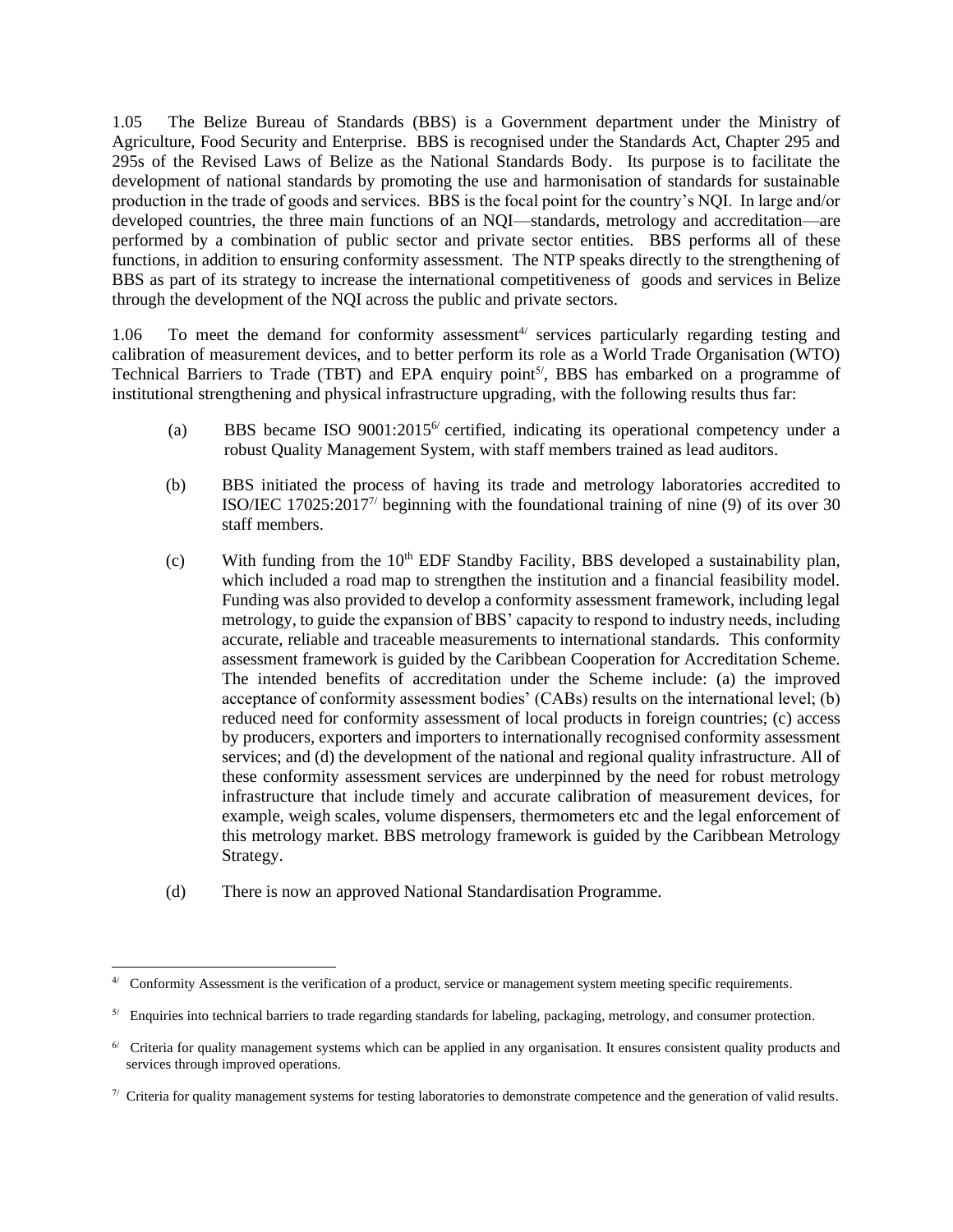#### **Calibration and Verification of Weighing Instruments**

1.07 One of the roles performed by National Standards Bureaus (NSBs) in CARICOM is the calibration and verification of measuring instruments used in their respective country. Accurately calibrated weights are important in manufacturing, including the agri-food industry, where the inaccurate detail of product composition can be a barrier to trade. In a reliable calibration system, a measurement has metrological traceability, which is defined by the International Vocabulary of Metrology as "the property of a measurement result whereby the result can be related to a reference through a documented unbroken chain of calibrations, each contributing to the measurement uncertainty". This refers to a chain of calibrations of measuring instruments, where one instrument is calibrated by the instrument with the next highest accuracy. The purpose of the traceability is to demonstrate that the instrument is accurate and linked to the scientific definition for that quantity thereby ensuring its equivalence to measurements taken internationally<sup>8/</sup>.

1.08 At present, BBS can provide some mass calibration services; but in keeping with the objectives of its conformity assessment framework and in alignment with the sustainability plan, these must be enhanced to meet the current and future needs of industry. BBS has only one set of  $E_2$  mass standards as its highest standard. Given the current demand for calibration services, this set of  $E_2$  standards is overused and has had to undergo frequent calibration abroad, to maintain accuracy and overall traceability in the measurement system. This is an added cost to BBS and is neither an effective nor efficient maintenance of the measurement system. Furthermore, there is the added challenge of interruption in services when the standards are sent abroad for calibration. Within BBS, there is also an existing gap along the traceability chain on the lower end at  $F_2$ . This class of weights serves legal requirements specific to Legal Metrology. In this instance the Bureau requires  $F_2$  accuracy class standards to conduct calibrations of masses of greater nominal value (100 kg to 1000 kg).

### **Demand for Quality and Standardisation Service**

1.09 There is an increasing global demand for quality and harmonisation of standards. Currently, commercial institutions in Belize lack the recognised quality management systems (QMSs) to remove the TBTs which are associated with international standards. The ISO 9001:2015 standard provides requirements for general QMSs, towards quality products and services. The implementation of QMSs based on this standard can improve operations and provide quality assurance to foreign stakeholders.

1.10 CABs are the entities which confirm an institution's adherence to particular requirements and standards through impartial and competent assessment. However, CABs must be recognised through international accreditation for their certification to have any validity. ISO certification grants these bodies the necessary validation on their ability to perform reliable assessments. Under the ISO scheme, CABs are categorised into those which verify and grant certification to persons, management systems, tests results and products, and processes and services. There are ISO standards for each of these types of CABs<sup>9/</sup>. In Belize, the CABs are the Belize Agricultural Health Authority, the Polymerase Chain Reaction Laboratory, the Ministry of Tourism, the Belize Agricultural Health Authority Food Safety Laboratory and the Citrus Research and Education Institute (CREI). Currently, CREI is accredited having received technical assistance (TA) and financing from the  $10<sup>th</sup>$  EDF EPA Standby Facility. Accreditation is a costly exercise

<sup>8</sup>/ In the International Organisation of Legal Metrology (OIML) R111-1 international recommendation, which is the standard for weights, the masses used for mass calibration carry increasing levels of precision; from  $M_3$  (the lowest level of precision) to E<sub>0</sub>, the highest level of precision. As a higher level of mass standard is required to calibrate a lower level; therefore, it is not scientifically viable to use an  $E_2$  mass standard to calibrate an  $E_2$  set of weights.

<sup>9</sup>/ Management systems CABs fall under ISO/IEC 17021, ISO/IEC 17065 covers CABs for processes, products and services, certification of persons falls under ISO/IEC 17024 and testing laboratories are certified under ISO/IEC 17025. Currently only three of Belize's CABs apart from the Bureau are accredited.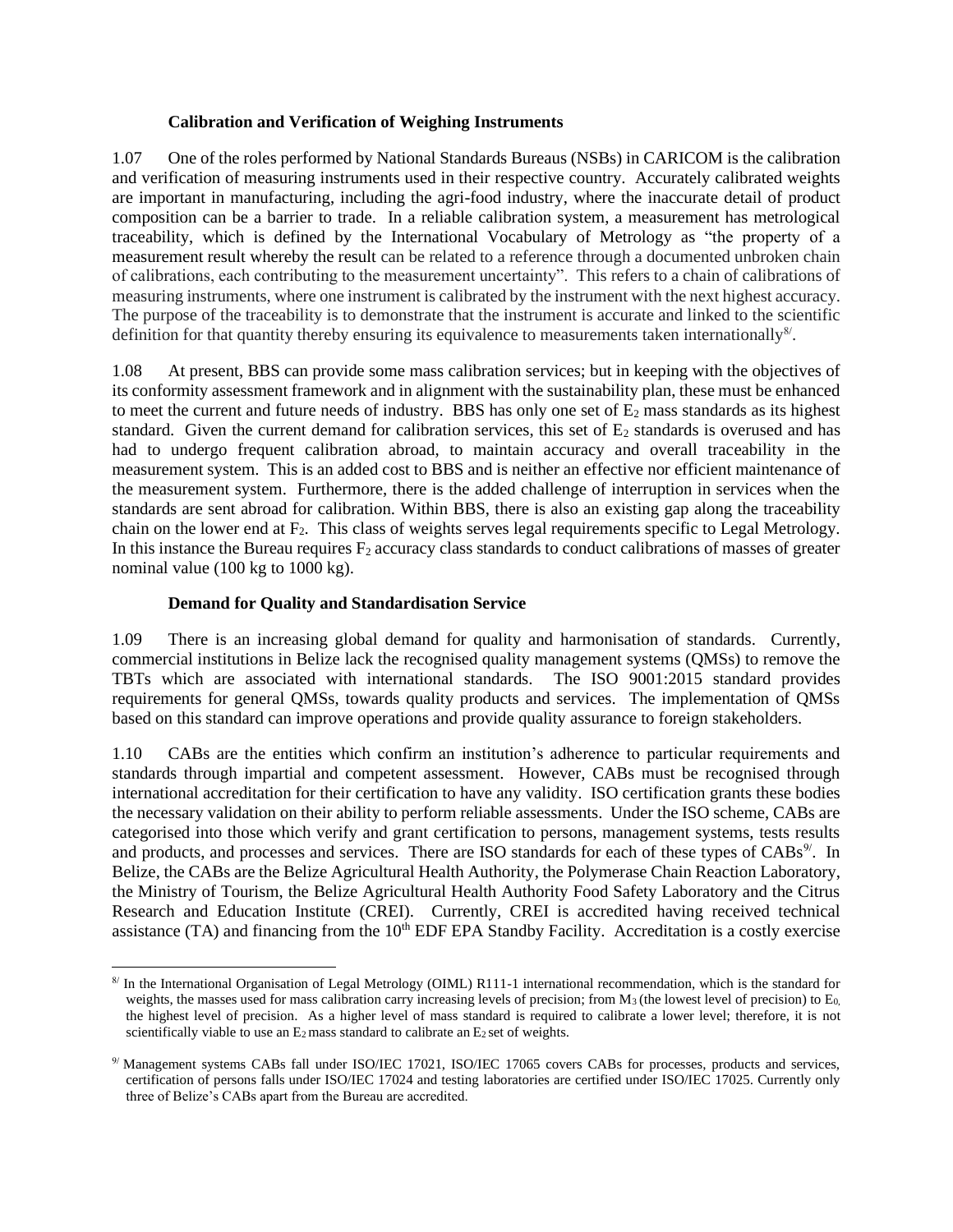as there is no National Accreditation Body<sup>10/</sup> in Belize; and while BBS performs the function of National Accreditation Focal Point  $(NAFP)^{11}$ , it has limited capacity to support the certification of CABs in Belize. This has limited exports as products and services have not been able to receive the valid certifications to participate in the global marketplace.

1.11 BBS offers sensitisation training on ISO 9001:2015 and ISO/IEC 17025:2017 standards to CABs and other stakeholders in order to broaden their understanding of the need to implement proper QMSs and improve the capacity of CABs to gain accreditation. Staff of BBS are trained as auditors and implementors of ISO 9001:2015 and have gained fundamental knowledge of ISO/IEC 17025:2017. BBS does not however, have the capacity to offer TA to CABs in an official NAFP capacity, therefore leaving CABs dependent on costly external services for accreditation.

## **2. OBJECTIVES OF THE CONSULTANCY**

2.01. The objective of this consultancy is to design and deliver modules virtually for trainer-the-trainers, clients, and BBS staff to audit and implement ISO 9001:2015 based on the quality management systems.

## **3. SCOPE OF CONSULTANCY SERVICES**

- 3.01. The Consulting firm will conduct the following; not be limited to:
	- (a) Conduct a virtual meeting with representatives of the Client (BBS) to detail the objectives of the assignment and in particular learner needs. After meeting with Client, prepare Inception Report that presents the findings from background research and start-up meeting.
	- (b) Assess the training needs of trainers, clients and staff of BBS to assist with the formulation an overall training programme.
	- (c) Develop a draft programme specification for each of the modules relating to audit and implementation. Each module should outline the learning objectives; the learning outcomes; and teaching and learning strategies. Modules will include but not limited to:
		- (i) How to apply QMS audit principles and practices to ISO 9001:2015.
		- (ii) The processes involved with managing audit programmes.
		- (iii) How to initiate and prepare for an audit.
		- (iv) Focus on Occupational Health and Safety (OHS) risks that are typically associated with metrology and standards certification.
		- (v) How to conduct on-site audit activities, reporting on audit findings and conducting post-audit services.

<sup>&</sup>lt;sup>10/</sup> An accreditation body is an organization that provides accreditation services, which is a formal, third party recognition of competence to perform specific tasks. National Accreditation Bodies (NABs) assess the impartiality and competence of CABs and can grant viable ISO accreditation if they are members of the International Accreditation Forum.

 $11/$  National Accreditation Focal Point (NAFP) core function is to assist CABs in gaining internationally recognised accreditation from a Partner Accreditation Body. One role a NAFP assumes is building CABs capacity, be it through TA, knowledge transfer or other modalities of institutional building towards accreditation.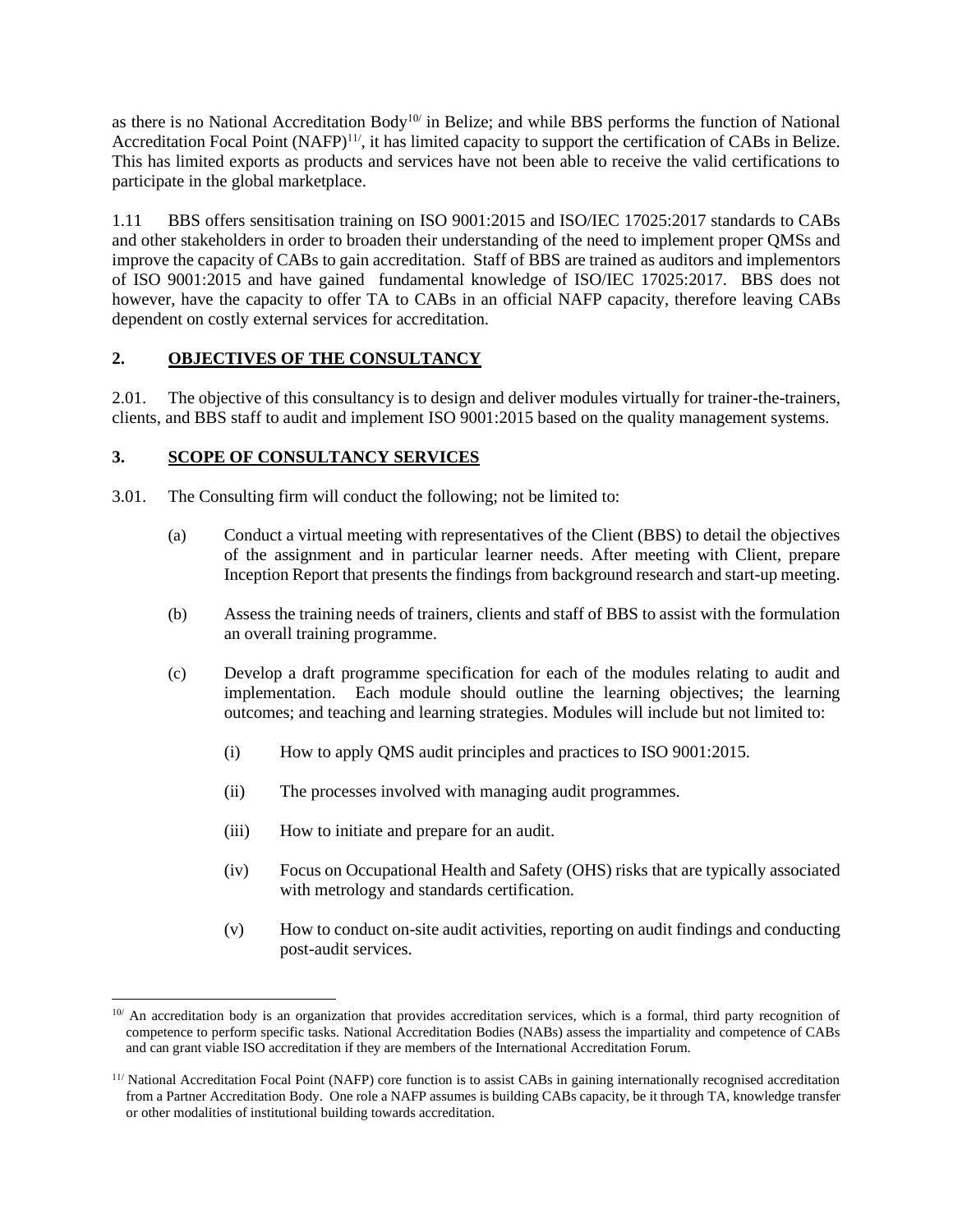- (d) Prepare final programme specifications.
- (e) Deliver modules and materials (soft copy) to trainers, stakeholders, and staff of BBS virtually on audit and implementation of ISO 9001:2015 based quality management systems.
- (f) Prepare learner feedback report and analysis from training activities.
- (g) Prepare final report on audit and implementation of ISO 9001:2015 based quality management systems with relevant recommendations to BBS.

### **4. DELIVERABLES AND REPORTING REQUIREMENTS**

4.01. The Consulting firm shall report to the Project Coordinator and will be required to submit/deliver the following:

- (a) Inception Report—Within two weeks of accepting the assignment, the Consulting firm will submit an inception report, which will contain the proposed programme specifications as outlined in 3.01(c) above.
- (b) Final Programme Design—Within two weeks of receipt of comments from BBS on the proposed programme specifications, the Consultant will submit a report with the final programme specifications in accordance with 3.01 (d) above.
- (c) Draft Final Report—Within one month of delivering the modules, the Consultant will submit a draft final report, including recommendations for BBS for closing capacity gaps among staff of BBS and its external stakeholders in accordance with 3.01 (g) above.
- (d) Final Report—Within one week of the receipt of feedback from BBS on the draft final report, the Consultant will submit the Final Report.

#### **5. QUALIFICATIONS AND EXPERIENCE**

- 5.01 The assignment will be carried out by a firm whose team should possess the following:
	- (a) A bachelor's degree in Engineering, Social Sciences (with a strong concentration on scientific methods of research design) or a relevant professional qualification or designation.
	- (b) Ten years of experience auditing and implementation of ISO 9001 based QMSs, with at least three years involving ISO 9001:2015 standards.
	- (c) Three years of experience training personnel on how to design and deliver courses in the auditing and implementation of ISO 9001:2015 based QMSs.
	- (d) Three years of experience teaching the implementation of ISO 9001 based QMSs, with at least one year involving ISO 9001:2015.
	- (e) A senior lead auditor and implementer certified in ISO 9001:2015 from an institution accredited from an approved body of the International Accreditation Forum.